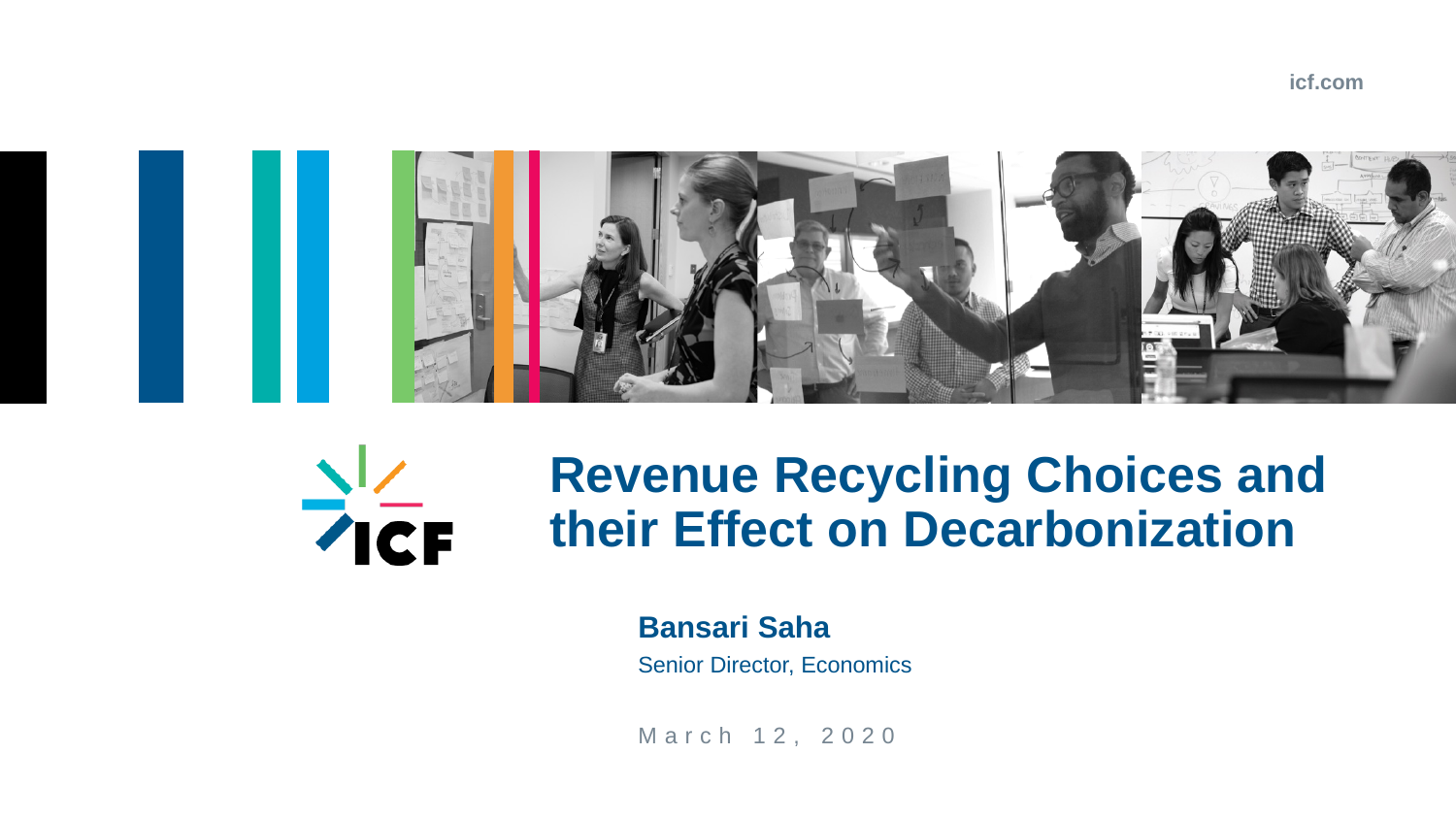## **Outline**

- **Who is ICF?**
- **Decarbonization efforts**
	- **Current status**
- **How to get there**
- **Various options for revenue recycling**
	- **Investment options**
	- **Direct assistance**
	- **Other options**
- **Concluding thoughts**

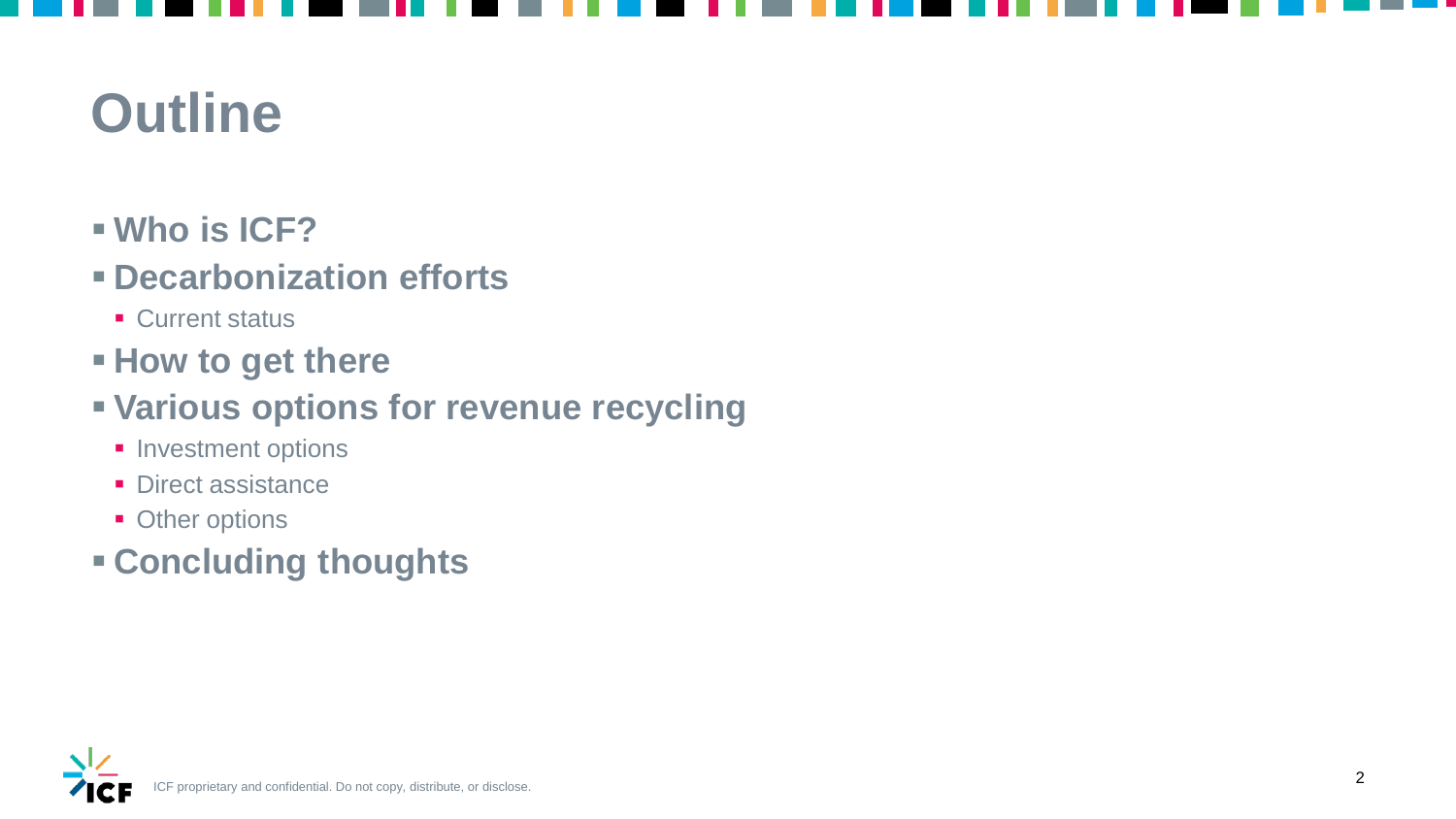

## **A Growing, Global Company Since 1969**



#### **Headquartered in Fairfax, Virginia with:**



**Global professional, technology and marketing services firm** 





Languages

#### **Speaking more than**

**70**

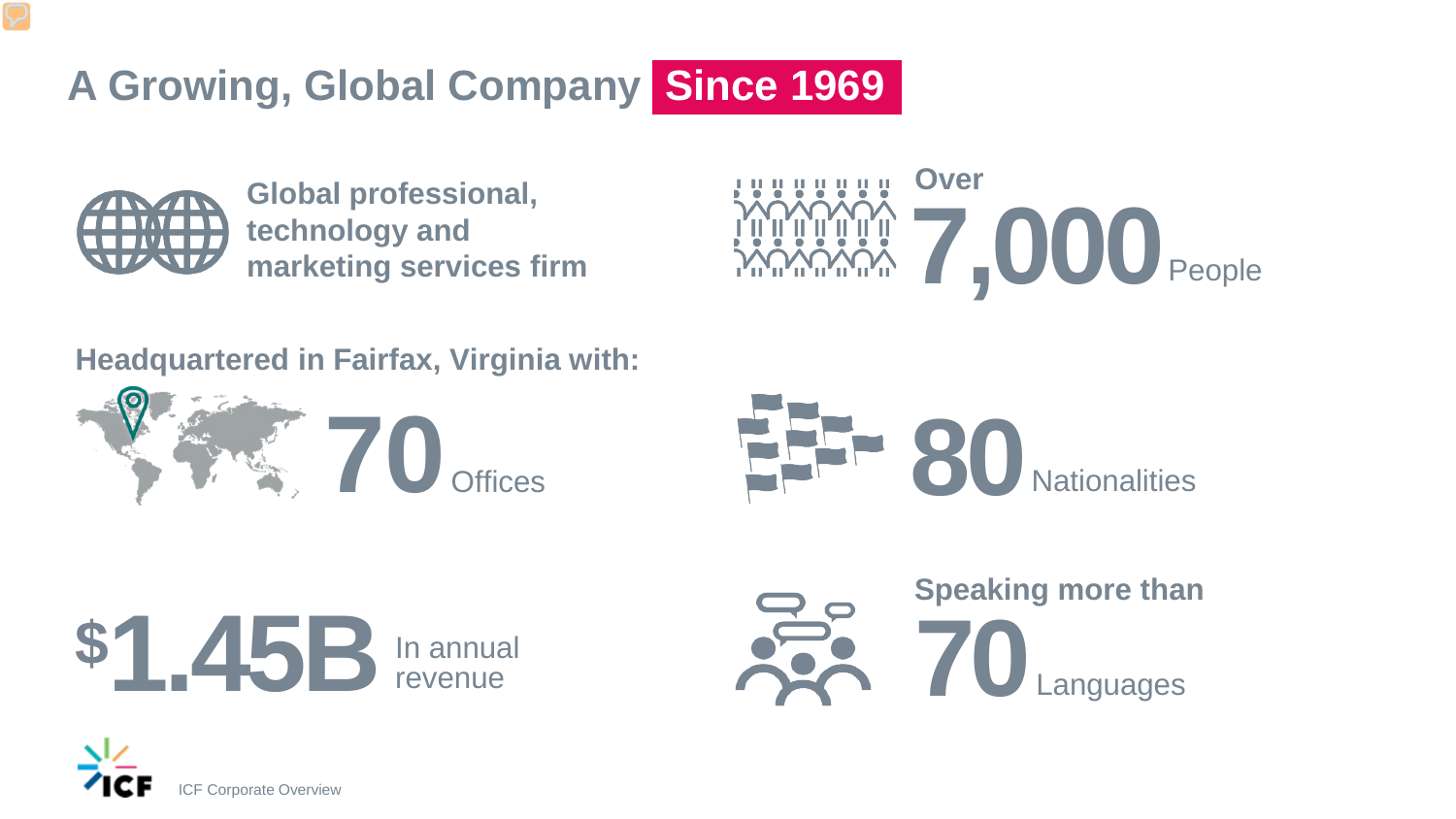



#### 50+ top U.S. **utility companies**

- **Fortune 100 Companies**
- **Example 2 Figure 1 Figure 2 Figure 2 Figure 2 Figure 2 Figure 2 Figure 2 Figure 2 Figure 2 Figure 2 Figure 2 Figure 2 Figure 2 Figure 2 Figure 2 Figure 2 Figure 2 Figure 2 Figure 2 Figure 2 Figure 2 Figure 2 Figure 2 Figu**
- 
- Most **U.S. Federal agencies**
- **International, state** 
	- **and local governments**
- **9 of the top 10 U.S. hub airports**



**Health** 

**Energy**

**Environment**





**Education**  خندا **& Social Programs**

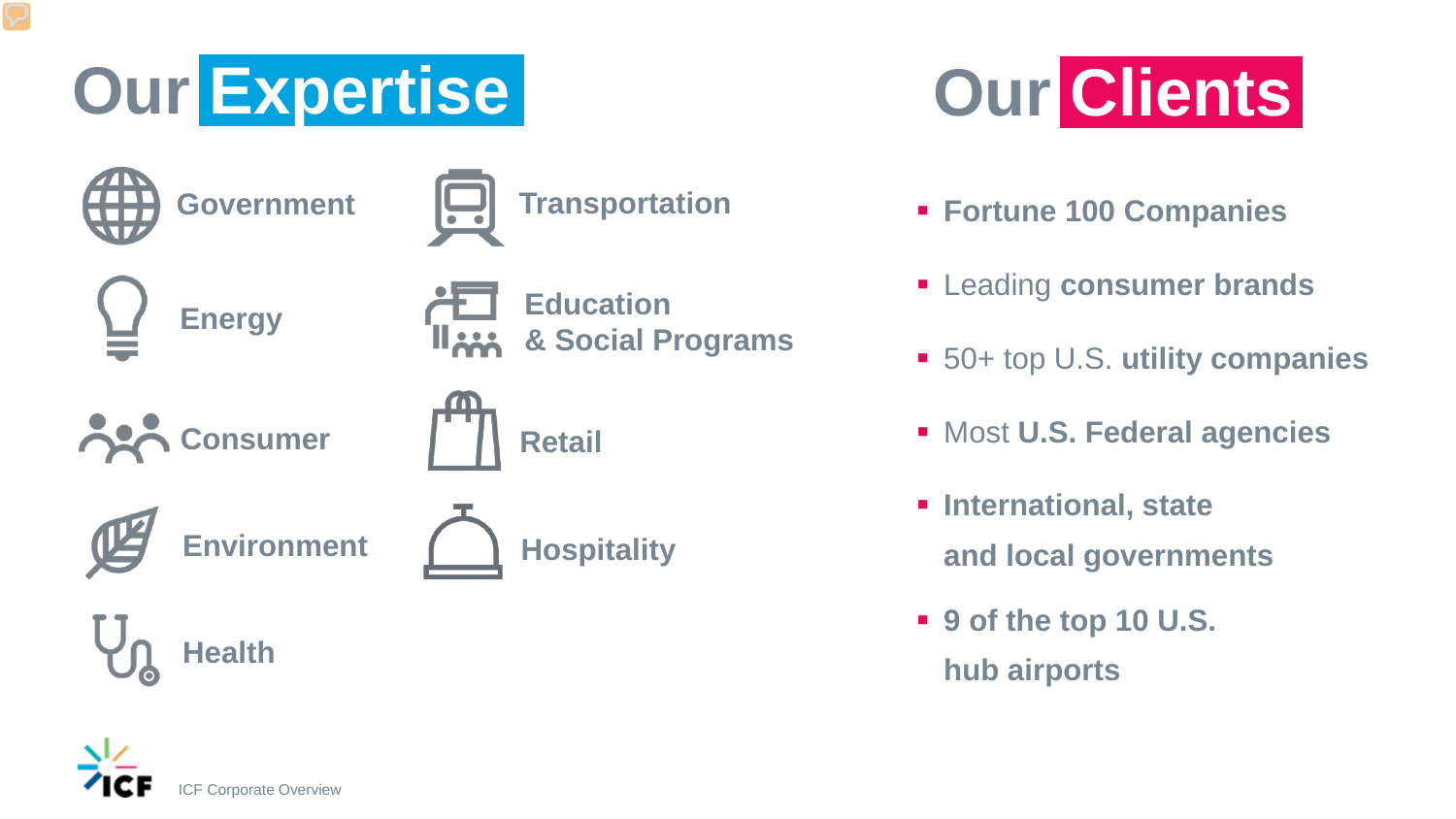# **Examples of Different Decarbonization Actions**

100% Renewable or Clean Energy Standards/Goals

- **21 States (+DC) have GHG emissions targets**
- **8 states (+DC) have 100% RE targets**



*Source – UCS* <https://blog.ucsusa.org/jeff-deyette/states-march-toward-100-clean-energy-whos-next>

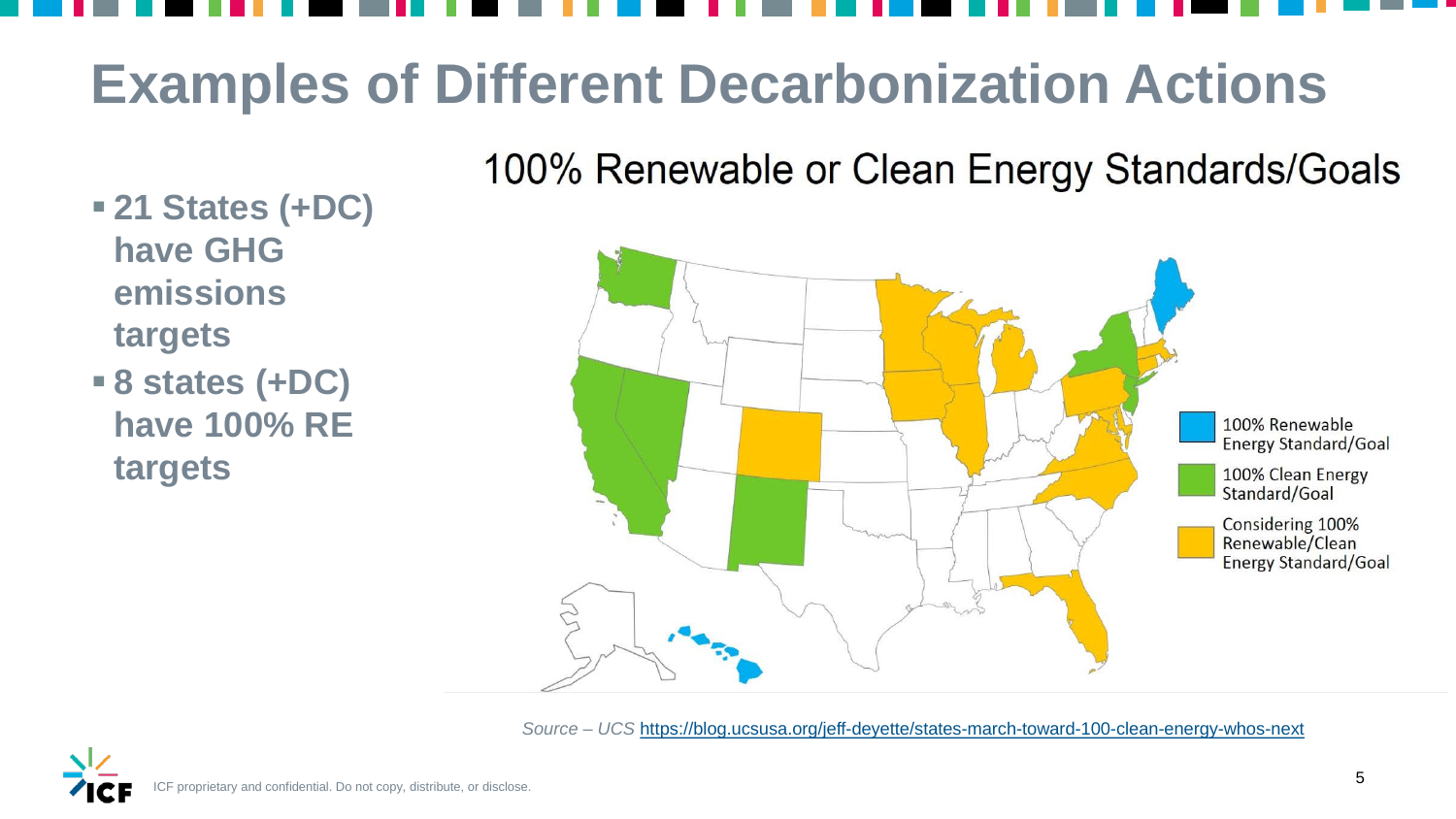## **Need for a Carbon Price**

### **Why is pricing carbon important?**

- **Effective policy lever to achieve decarbonization**
- $\blacksquare$  "Internalize the externality"
- **Provides the incentives needed to affect change** 
	- **Porter Hypothesis**

### **Generates revenue that can be directed effectively**

**Targeted revenue recycling can effectively mitigate impacts** 

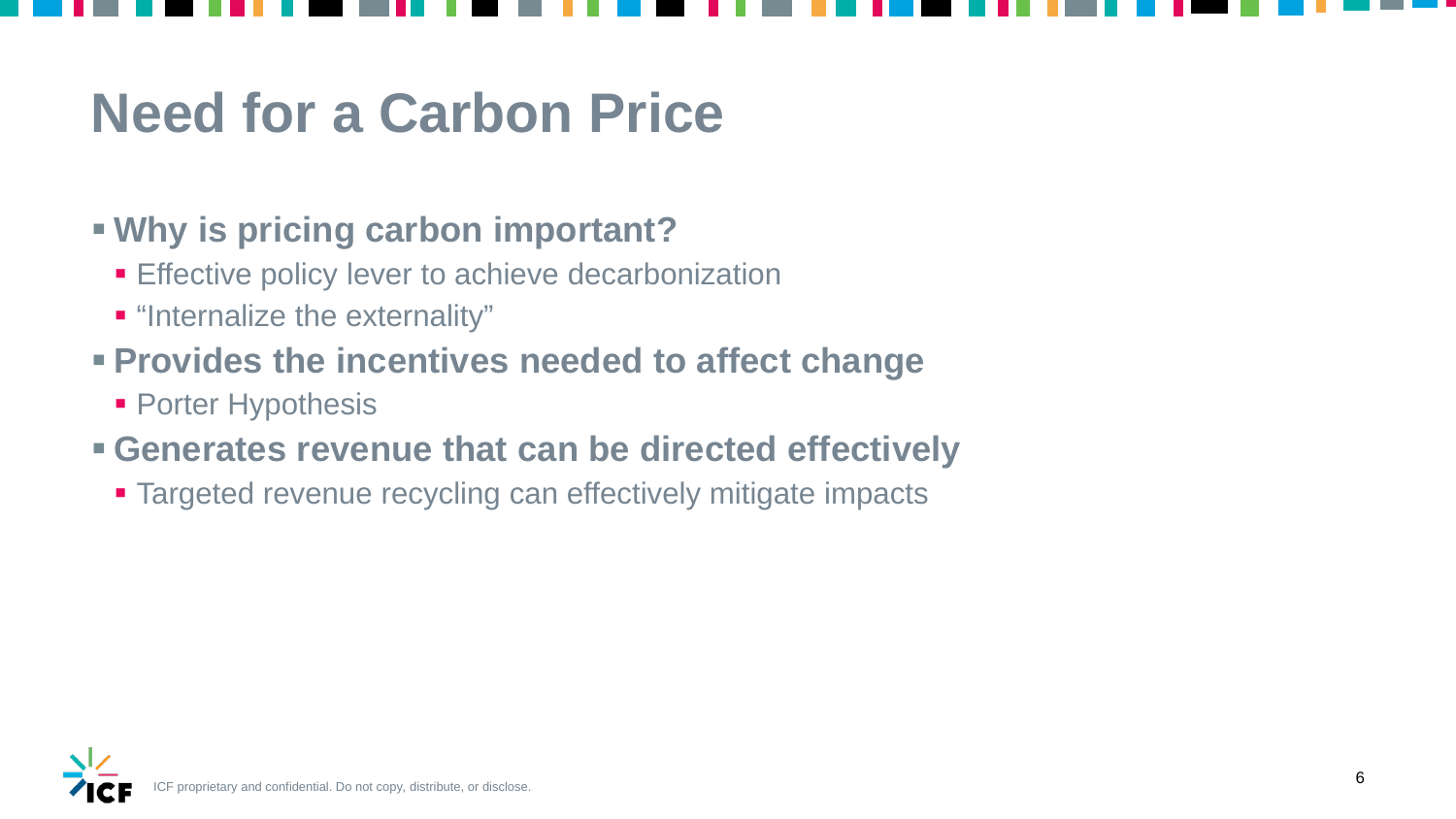

#### Charts 2 and 3: 2017 RGGI Investments by Category and Recipient



# **Various Revenue Recycling Options**

## **Invest in reducing GHGs**

- **Complementary policies in cap-and-trade programs**
- **Help low income residents facing higher energy bills**
	- **Direct (energy bill) assistance**

- **Money goes to the General Fund**
- **These options, except reducing deficits, should help the decarbonization process**



5% 0.7%

## **Help dislocated workers**

**Provide workers retraining/rehiring incentives** 

## **Reduce other distortionary taxes**

**Income tax** 

### **Reduce budget deficits**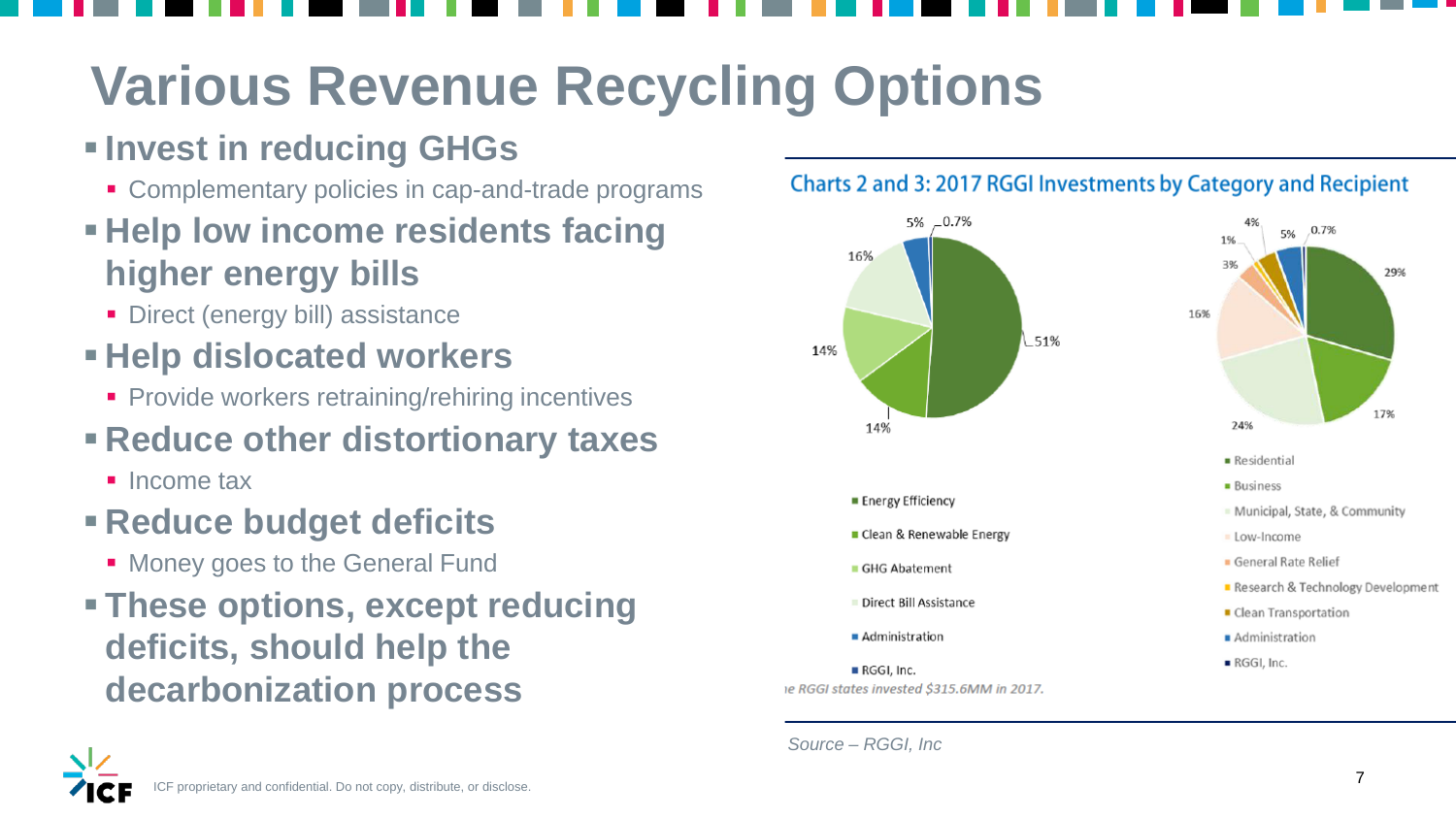## **Investment Options**

## $\blacksquare$  **Invest in Energy Efficiency**

- **Low hanging fruit**
- **Easy to implement**

### **Incentivize additional Clean and Renewable Energy**

- **Distributed solar**
- **Small scale wind**
- **Anaerobic biogas digesters**
- **Energy storage options**

### $\blacksquare$  **Invest in Clean Transportation**

- **Incentivize EV purchases and/or charging infrastructure**
- **Some states focus on improving public transport options**

### **Other GHG abatement measures**

## **Creates jobs and helps with meeting decarbonization goals**

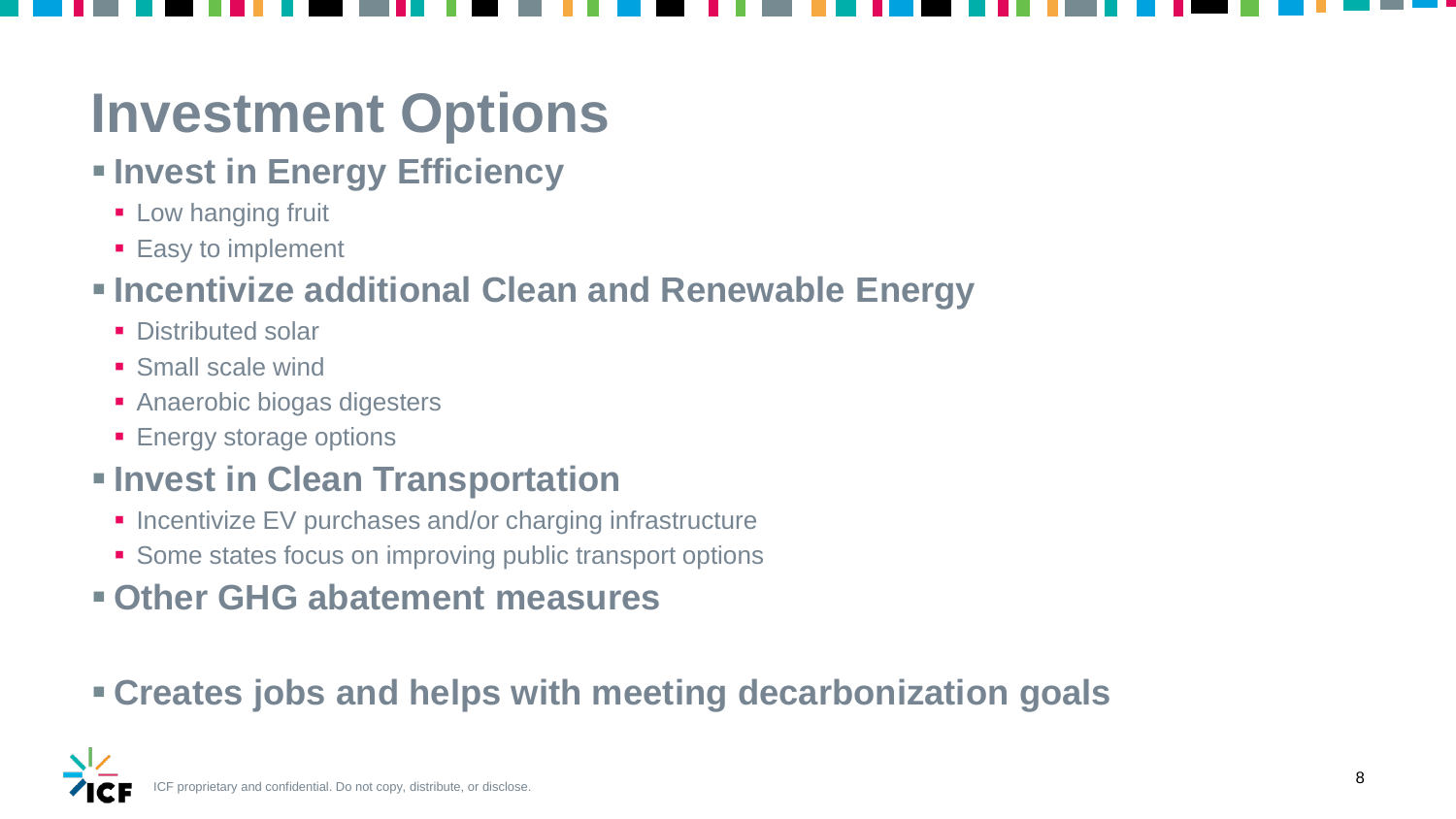# **Options for Direct Financial Assistance**

### **Direct Energy Bill Assistance**

- **Provides direct assistance to compensate for higher energy bills**
- **Could target low income residents or all residents**
- **Tends to have more progressive effects on residents**

### **Reducing Other Taxes**

- **Could help reduce distortionary income tax**
- **Tends to be politically more palatable**
- **But is usually less progressive**
- Tax interaction effect could help though the causality/effect is uncertain

### **Overall, these choices make decarbonization less expensive for affected groups**

**But, likely to have lower employment impacts than investment options** 

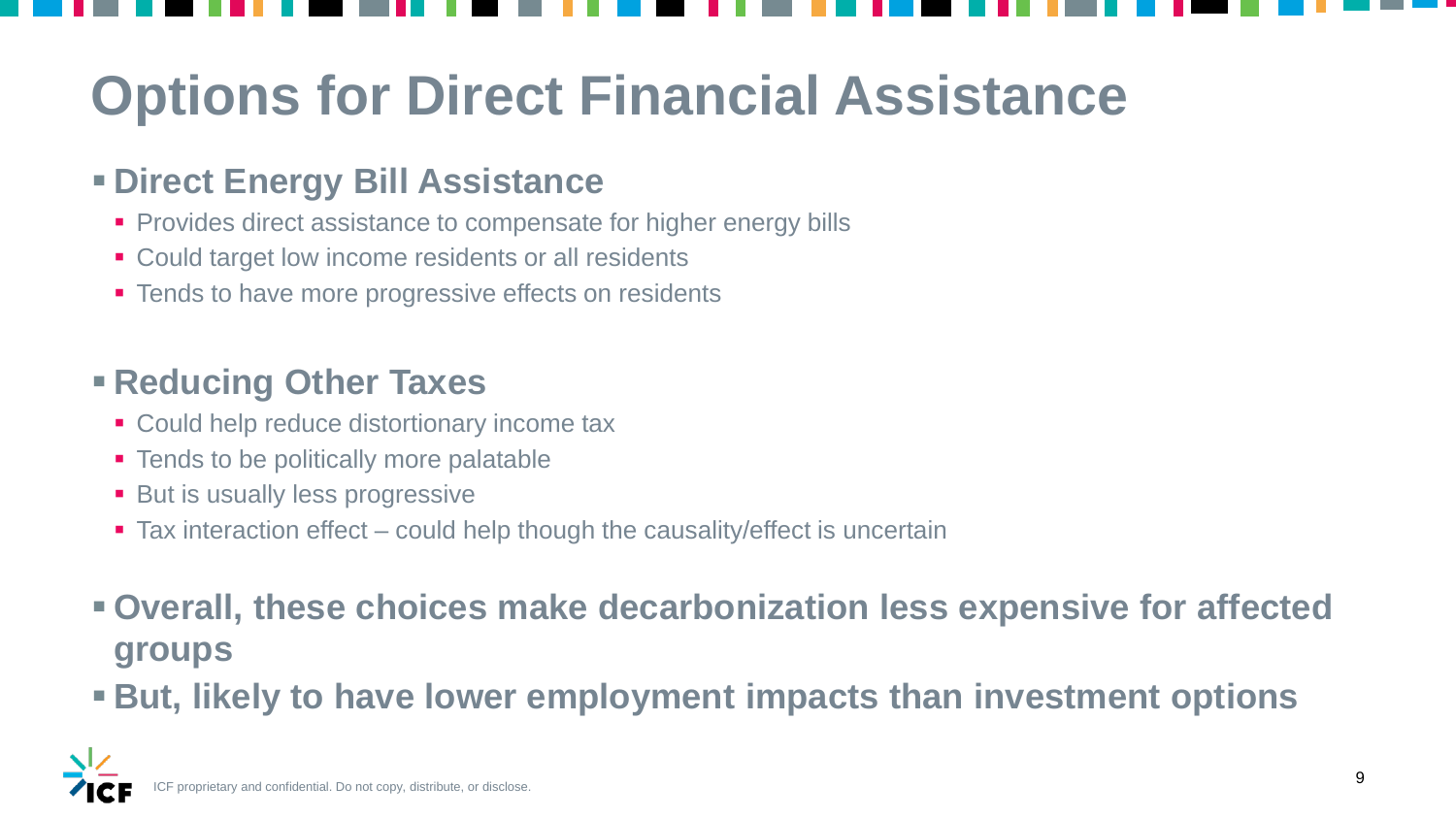## **Recycling Choices Under RGGI**

#### **Most states invested in EE**

#### **Proceeds Investments Allocation**

. Table represents current shares for state-level investment by categories used in the REMI modeling

#### **But enough variability depending on state's goals**

| <b>State</b>         | <b>Electric EE</b>       | <b>Fossil Fuel EE</b> | <b>Clean &amp; Renewable GHG Abatement</b><br><b>Energy</b> | & Climate Change | <b>Direct Bill</b><br><b>Assistance</b> | Admin/<br><b>Other</b> | <b>Total</b> |
|----------------------|--------------------------|-----------------------|-------------------------------------------------------------|------------------|-----------------------------------------|------------------------|--------------|
| <b>Connecticut</b>   | 4%                       | 65%                   | 23%                                                         | 6%               | $\overline{\phantom{a}}$                | $1\%$                  | 100%         |
| <b>Delaware</b>      | 50%                      | 20%                   | 5%                                                          | 15%              | 5%                                      | 5%                     | 100%         |
| Maine                | $\sim$                   | 74%*                  | $\sim$                                                      | $\sim$           | 19%*                                    | 7%                     | 100%         |
| <b>Maryland</b>      | 25%*                     | $\sim$                | 10%                                                         | 10%              | 50%                                     | 5%                     | 100%         |
| <b>Massachusetts</b> | 92%                      | $\sim$                | $\sim$                                                      | 5%               | $\overline{\phantom{a}}$                | 3%                     | 100%         |
| <b>New Hampshire</b> | $7\%$ *                  | $3\%$ *               | $\sim$                                                      | $\sim$           | 88%*                                    | $1\%$                  | 100%         |
| <b>New York</b>      | 35%                      | 20%                   | 20%                                                         | 13%              | $\overline{\phantom{a}}$                | 12%                    | 100%         |
| <b>Rhode Island</b>  | 50%                      | $\sim$                | 40%                                                         | $\sim$           | $\sim$                                  | 10%                    | 100%         |
| <b>Vermont</b>       | $\overline{\phantom{m}}$ | 98%                   | $\sim$                                                      | $\sim$           | $\sim$                                  | 2%                     | 100%         |

\*Reflects percentages from the MRPS policy case.

*Source -- [https://www.rggi.org/sites/default/files/Uploads/Program-Review/12-19-2017/REMI\\_2017\\_12\\_19.pdf](https://www.rggi.org/sites/default/files/Uploads/Program-Review/12-19-2017/REMI_2017_12_19.pdf)*

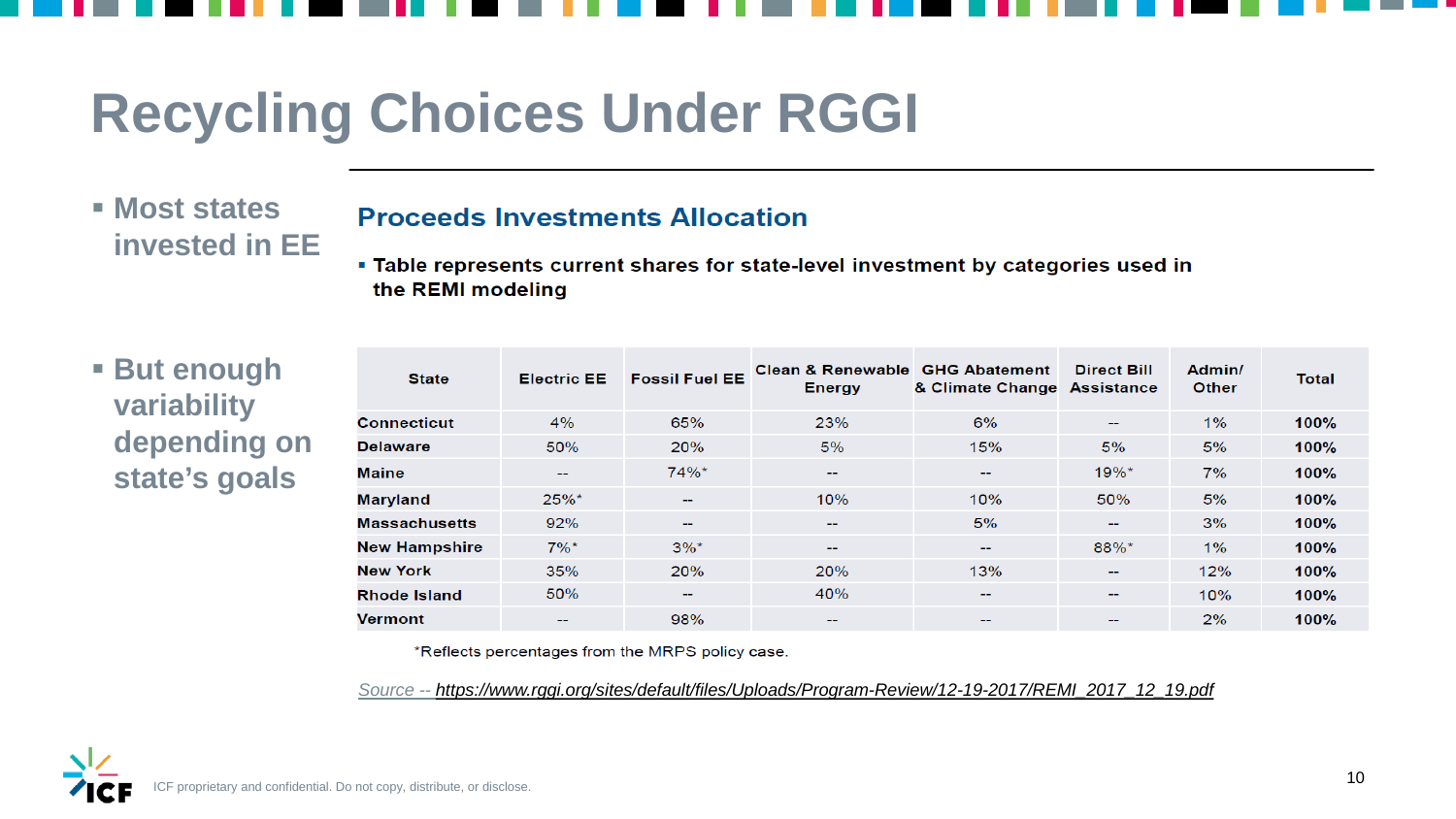- **Could be useful in states where the fossil fuel industry has a large presence**
- **Help workers transition from fossil jobs to clean energy jobs**
- **Usually a two-pronged strategy**
	- Retrain/Upskill dislocated workers
	- **Provide hiring incentives to companies**
- **Targeted assistance where needed**
- **Does not seem to be popular with policymakers**





# **Options to Help Dislocated Workers**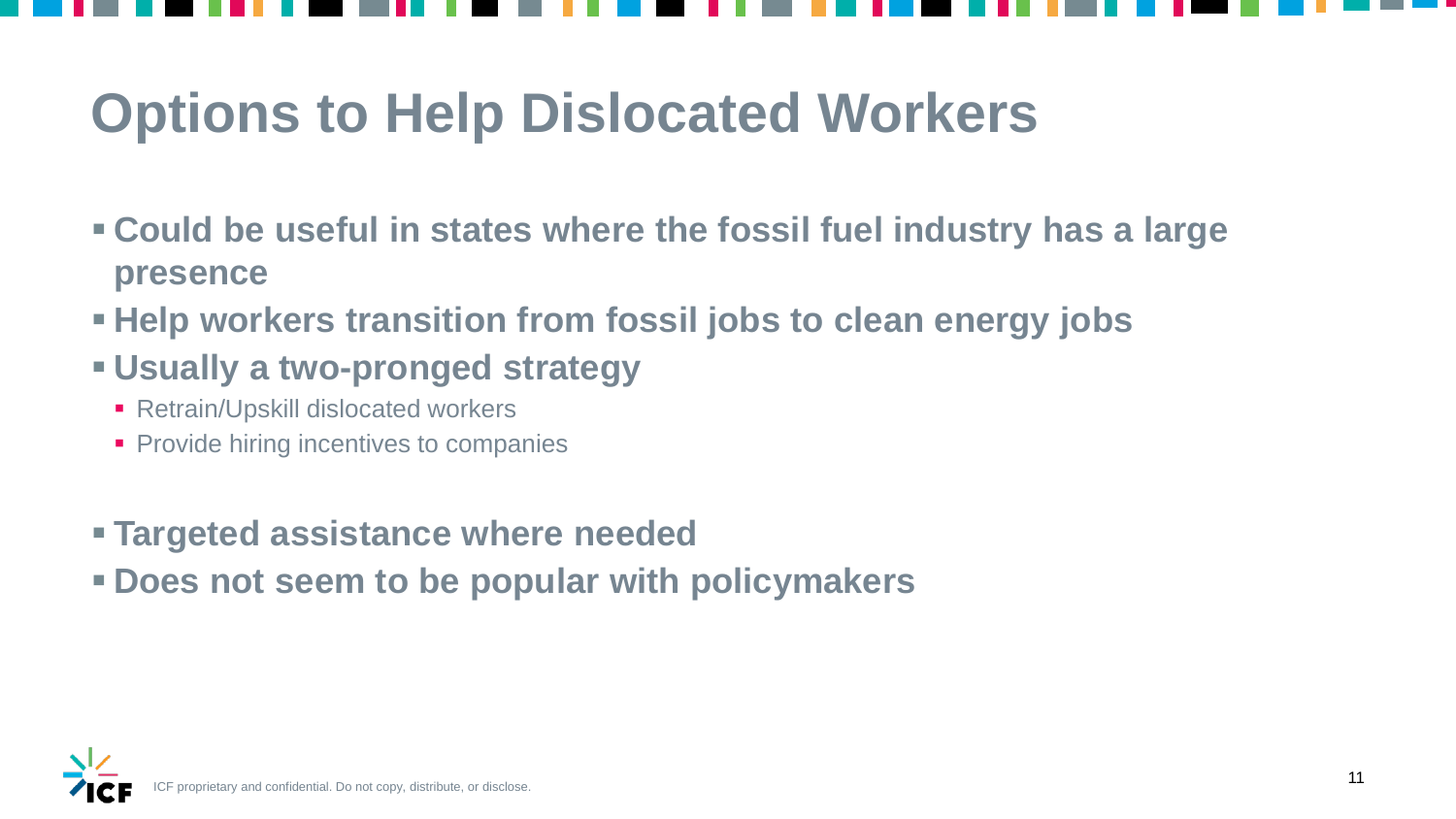

# **Other Revenue Recycling Options**

### **Put revenues into the General Fund**

- **Funds can be used to meet budgetary demands**
- Could use the money to pay for education, housing, anything else
- Reduce budget deficits, if warranted

#### **Free allocation to sectors**

- **Usually done under a cap-and-trade type program**
- **Provide relief to sectors facing high costs fossil fuel production**
- **EXT** Least efficient way to use the funds but could be needed in certain situations

### **Options are least likely to create jobs or provide additional emission reductions**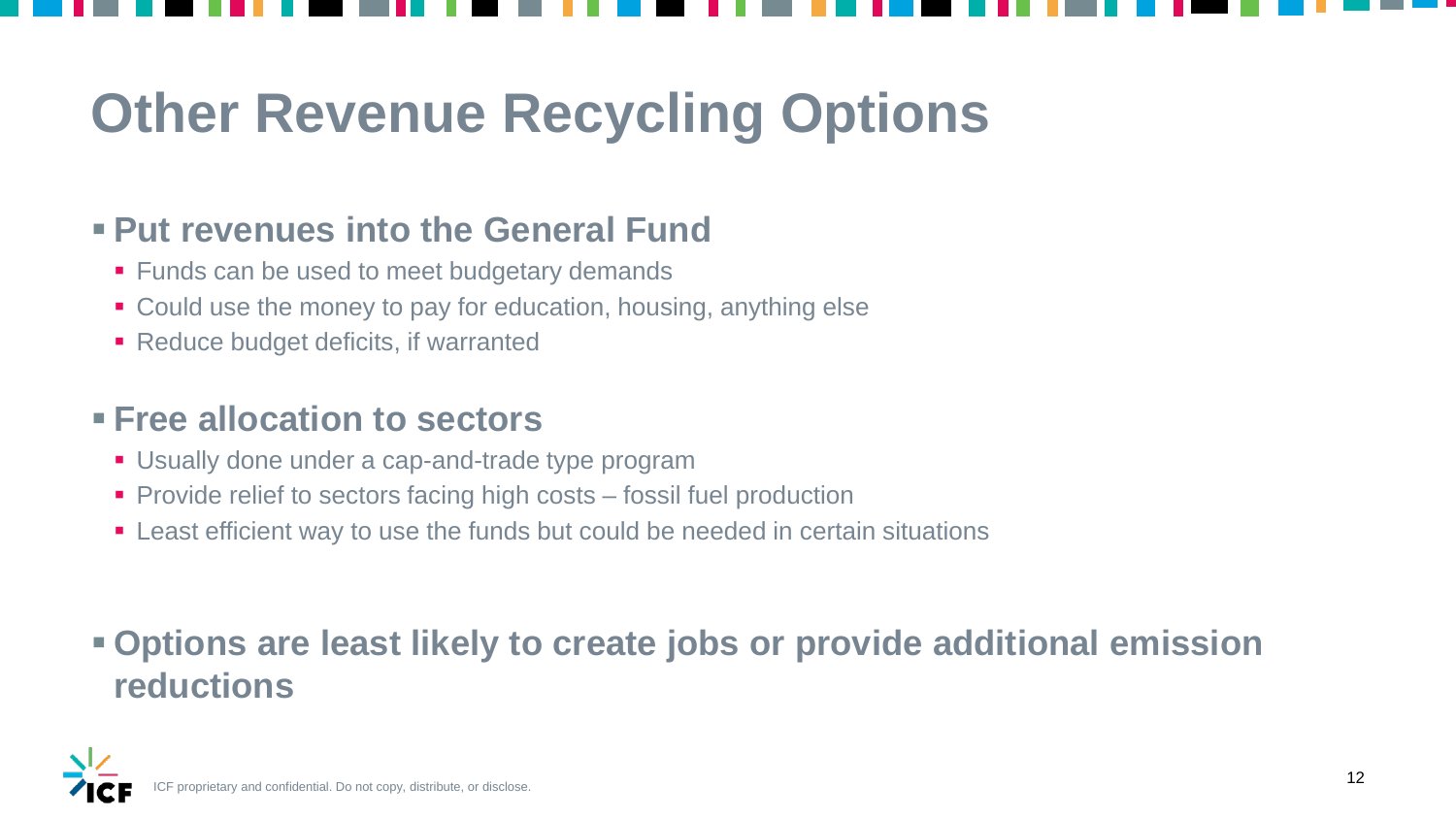# **Conclusion**

### **Relative efficacy of a recycling scenario depends on the evaluation criteria**





- If goal is to have the largest job impacts, investment scenarios perform better
- **Distributing funds to consumers (Dividends)** or fuels related businesses (Free allocation) leads to higher incomes for those groups
- Dividends tend to help the low-income groups and Free allocation tends to help upper income groups
- **Choosing the appropriate reinvestment avenue should thus depend on the ultimate goal for policymakers**